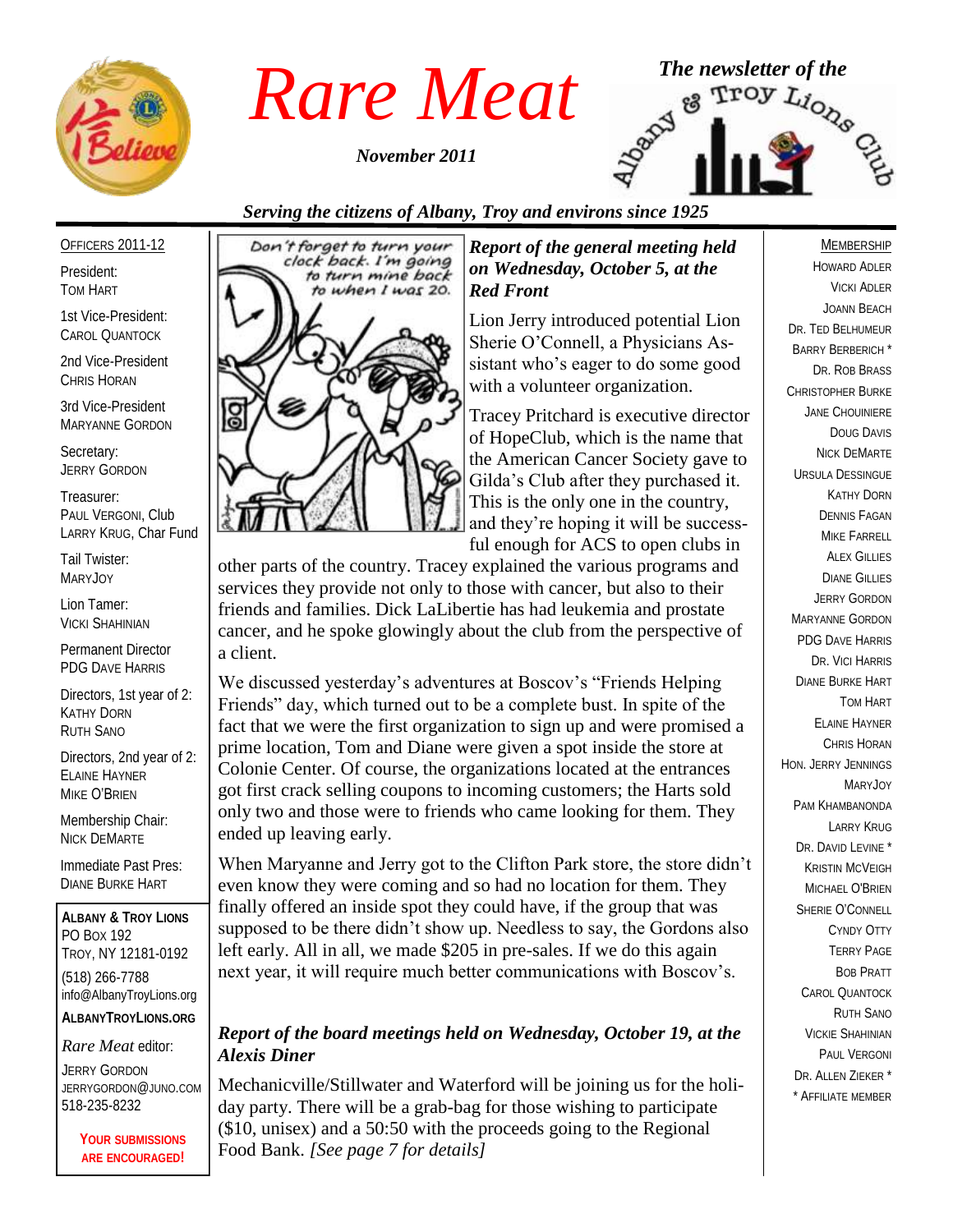Every member should push wreaths, since this is a major fund-raiser for us. *[See page 5]*

The District 20Y2 Fall Conference is Nov. 5. Since it's right in Albany at the Desmond, A&TLC members should attend. *[See pages 3 and 6]*

Lion Vici Harris (Hear USA) would like us to donate used hearing aids to the District's Hearing Conservation Society because it's become too burdensome for her to keep our donation account separate from their corporate account. She will maintain our \$3424 credit (from previous donations) to benefit our applicants.

Because of demands on his personal and work life, Lion Nick DeMarte is resigning as Membership Chair. Lion Ruth Sano will take over the chairmanship.

We accepted a membership application from Sherie O'Connell, who was at our Oct. 5 meeting and who worked with us at the Regional Food Bank. She's a Registered & Certified Physician's Assistant who works at both Albany Medical Center and EmUrgentCare in Coxsackie, and she has the honor of being our youngest member. *[See her photo on page 3]*

While the Boscov's project seems to have been a flop *[see page 1]*, we did make \$205 – all our failures should be so successful! Next summer, we will address whether we should try it again, perhaps with better coordination and planning.

There were only 3-1/2 Lions at the Food Bank on 10/11: Lions Maryanne, Jerry and Terry, and potential Lion Sherie. But working with a bunch of Colonie teenagers, we still accomplished a lot. *[See page 3]*

We had a request to help a family with transportation and living expenses so they could take their daughter, a student in Berlin Central School District, to Rochester for a new prosthetic eye. We voted to donate \$105, half the anticipated cost.

We voted to donate \$50 to support the Victorian Stroll, where we will be selling popcorn inside FirstNiagara Bank.

We voted to donate \$200 to provide holiday gifts a family of four from Vanderheyden, As she has so ably done in the past, Lion Joanne Beach again volunteered to do the shopping. Our family includes a 12-year-old boy and a 9-year-old girl.

#### *Our next meeting...*

Our next general meeting will be on **Wednesday, November 2**, 6 PM at the Red Front. Our guest speakers will be from Bright Horizons, a program of the Colonie Senior Service Centers.

Also, we'll have our annual folding, stuffing and stamping session for our Seal-Campaign mailing. This shouldn't take too long because many hands make light work (not to be confused with "too many cooks spoil the broth.")

#### *Dues are Due…*

Lion Paul sent out dues notices early in July, at the start of the new Lions year, requesting that dues be paid by September 1. Unfortunately, **11** of you haven't paid yet (you know who you are). **PLEASE put your check in the mail TODAY!** Can't find your statement? It's \$65, payable to A&T Lions Club; mail it to Lion Paul Vergoni, 7 Davis Place, Latham, NY 12110-1181.

Remember that most of your \$65 goes to International, MD20 and District 20-Y2; we keep only \$4.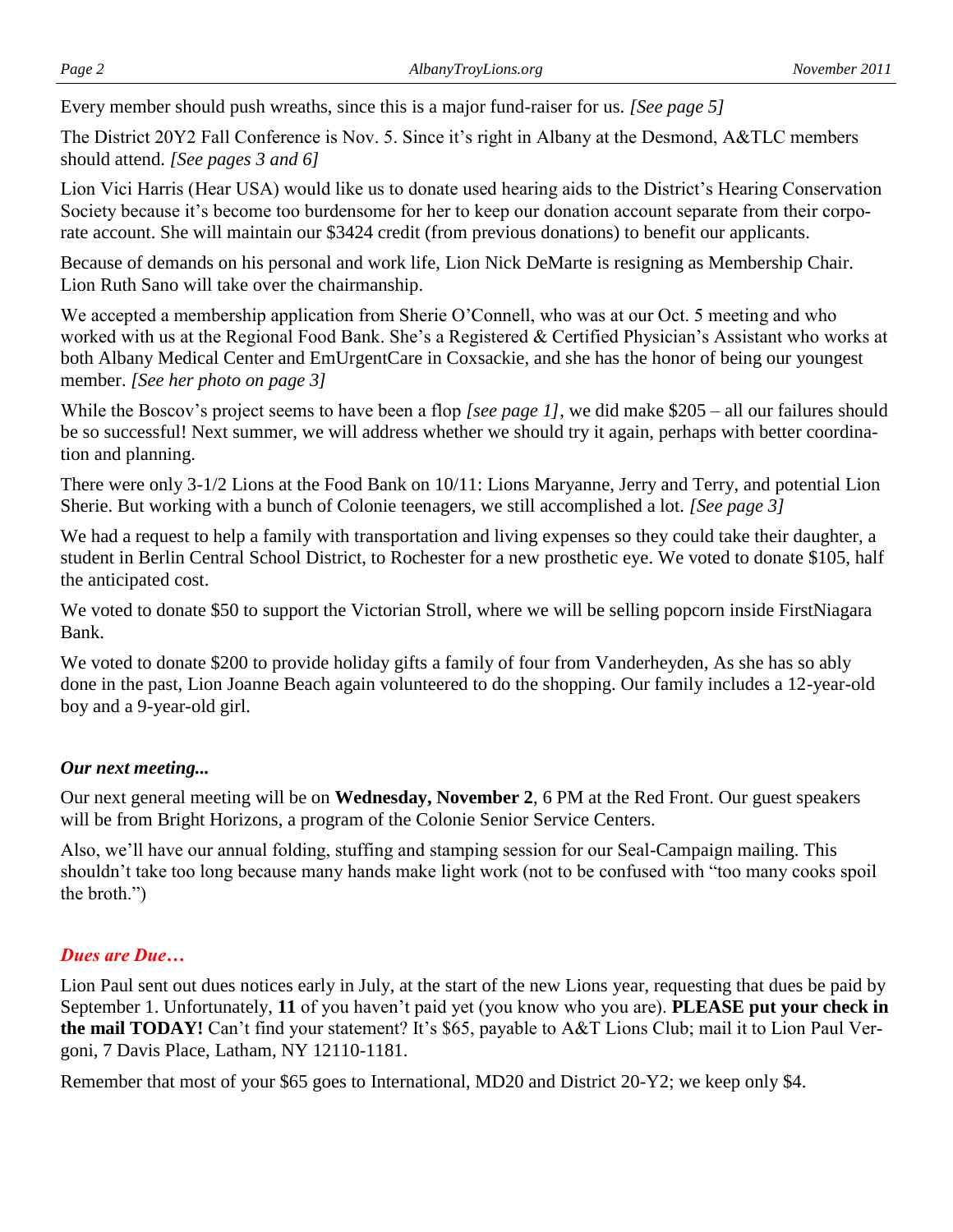#### *Regional Food Bank*

On October 11, a small but dedicated group of Lions (Terry Page, Maryanne & Jerry Gordon and then-potential Lion Sherie O'Connell) worked with a group of teen-agers from Colonie at our quarterly session. (I don't know why we can't get a better turn-out from our 40 members. Maybe we'll do better at the next session on January 11.)



#### *Low-Vision Technology Fair*

Thanks to Lions Paul Vergoni (with Laura), Alex & Diane Gillies, Elaine Hayner, Vickie Shahinian, MaryJoy, Jerry Gordon and Carol Quantock for manning our information table on **Wednesday, October 19**, at NABA's Low-Vision Technology Fair. The crowds were good (NABA reports an attendance of over 200). We gave our literature, answered questions, and maybe even have a potential Lion or two.

#### *District Conference*

PDG Dave Harris says: A reminder that our **Fall Conference** will be held next weekend on **Saturday, Nov. 5,**  at the Desmond Hotel in Albany. Reservations are coming in very slowly and we hope to have a good representation from our district especially to meet our special guest from LCI,  $1<sup>st</sup>$  year International Director David Hajny and his wife Marie, who are flying in from Montana for the event.

See the **flyer on page 6** for details. Please make your reservations NOW as we must notify the hotel by midweek. You may also make reservations by contacting me by email at dharris 2@nycap.rr.com or phone (518) 273-1226 and pay at the door. If there is only one district meeting you can make this year, this should be it. Hope to see you there.

#### *Joseph's House*

Lion Carol Quantock says: Once again we will be serving dinner to the guests of Joseph's House on **Sunday, November 6**, from 4:15 – 6:15 PM. We're going to serve dinner and dessert just as we did in May, and enjoy their company. This time our dinner entrée will be trays of pasta with meat sauce, and I will be picking up cookies or a similar treat for dessert. The entrée will be delivered by the Red Front so we don't have to be concerned about transporting hot food.

The estimated number of Joseph's House guests at this time of year is about 30 people. I think if we could have about six to eight volunteers from our club, we'd have enough people to be able to handle the job, in addition to taking the time to talk to people who need a helping hand.

Please let me know as soon as possible whether you'll be able to help out, or if you have any questions. Remember, we have a meeting on Wednesday night, so I'll talk about it briefly then.

I can be reached at home at 664-3901 or via e-mail at cquantoc@nycap.rr.com. Thanks, everyone!

Visit your club's web site: **ALBANYTROYLIONS.ORG**, your district web site: **20Y2LIONS.ORG**, and International's web site: **LIONSCLUBS.ORG**.

And remember to do your on-line shopping at **ALBANYTROYLIONS.PENNIESATATIME.COM**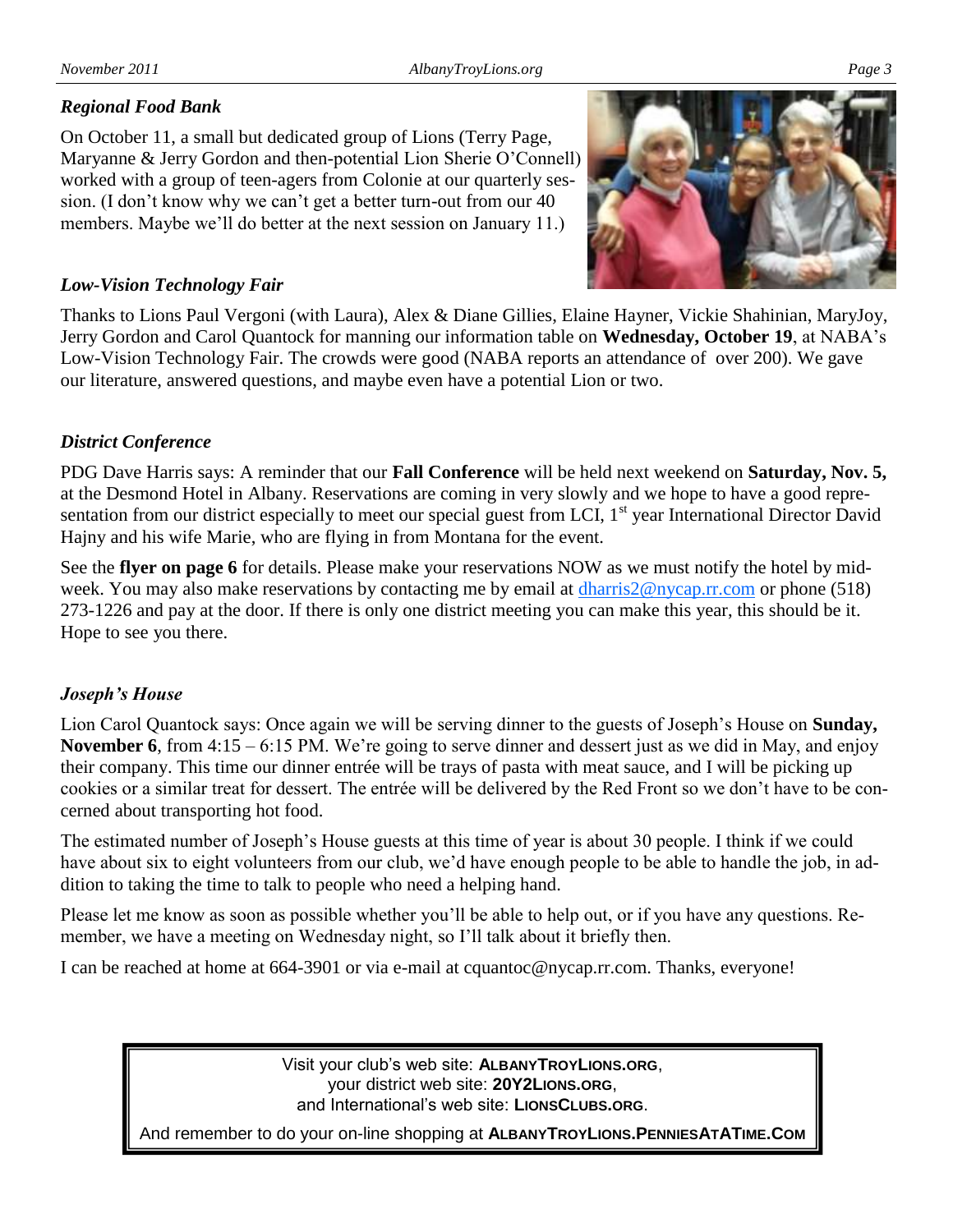Lions **Maryanne & Jerry Gordon** just got back from a jazz cruise that took them from New York City to Halifax NS, St. John NB, Bar Harbor ME, Boston MA, Newport RI, and back to NYC. (That's why this issue is so late.) In addition to hearing some great jazz, Lion Jerry got plenty of opportunities to play his washboard with the Jazz Jammers, a group of a dozen or so unpaid musicians from all over. There was a joint service club meeting on board, where they met husband-and-wife Kiwanians from Houston, a Rotarian from Pensacola and another Lion



from Paris - the one in France, not the one in Texas. (The ship is almost 1000 feet long, but it looked pretty small from the top of Cadillac Mountain in Acadia National Park, where this picture was taken.)

#### *Happy Birthday!*

Happy **November** birthday to these A&T Lions:

5th - Ursula Dessingue 22nd - Barry Berberich 25th - Jane Chouiniere 27th - Mike O'Brien



#### *Happy Anniversary!*

Happy Lions anniversary to these **November** inductees:

Dennis Fagan - 5 years Carol Quantock - 11 years



#### *Make a note:*

Next Lions Work Night at the **Regional Food Bank**: **Tuesday, January 10, 2012, 5:30-7:30 PM** *Friends and family welcome.* Tell Lion Carol how many you're bringing at **cquantoc@nycap.rr.com** or **664-3901**.

**Save the 2nd Tuesday of January, April, July and October.**



#### *Mark your calendar…*

**Wednesday, November 2, 6 PM:** General meeting at the Red Front. Our guest speakers are from Hope Club.

**Saturday, November 5: Fall Conference.** See pages 3 and 6.

**\* Sunday, November 6: Serving dinner** at Joseph's House. See page 3.

**Wednesday, November 16, 8 AM:** Board meeting at the Alexis Diner. All members are welcome.

**\* Sunday, December 4, 11 AM - 4 PM:** Troy's Victorian Stroll. We're selling popcorn inside FirstNiagara Bank.

**Wednesday, December 7, 2011:** Save the date for our multi-club Holiday Party. See page 7.

**\*** You can reach Lion Carol Quantock at **cquantoc@nycap.rr.com** or 664-3901 to sign up for Joseph's House on Nov 6 or the Victorian Stroll on Dec 4.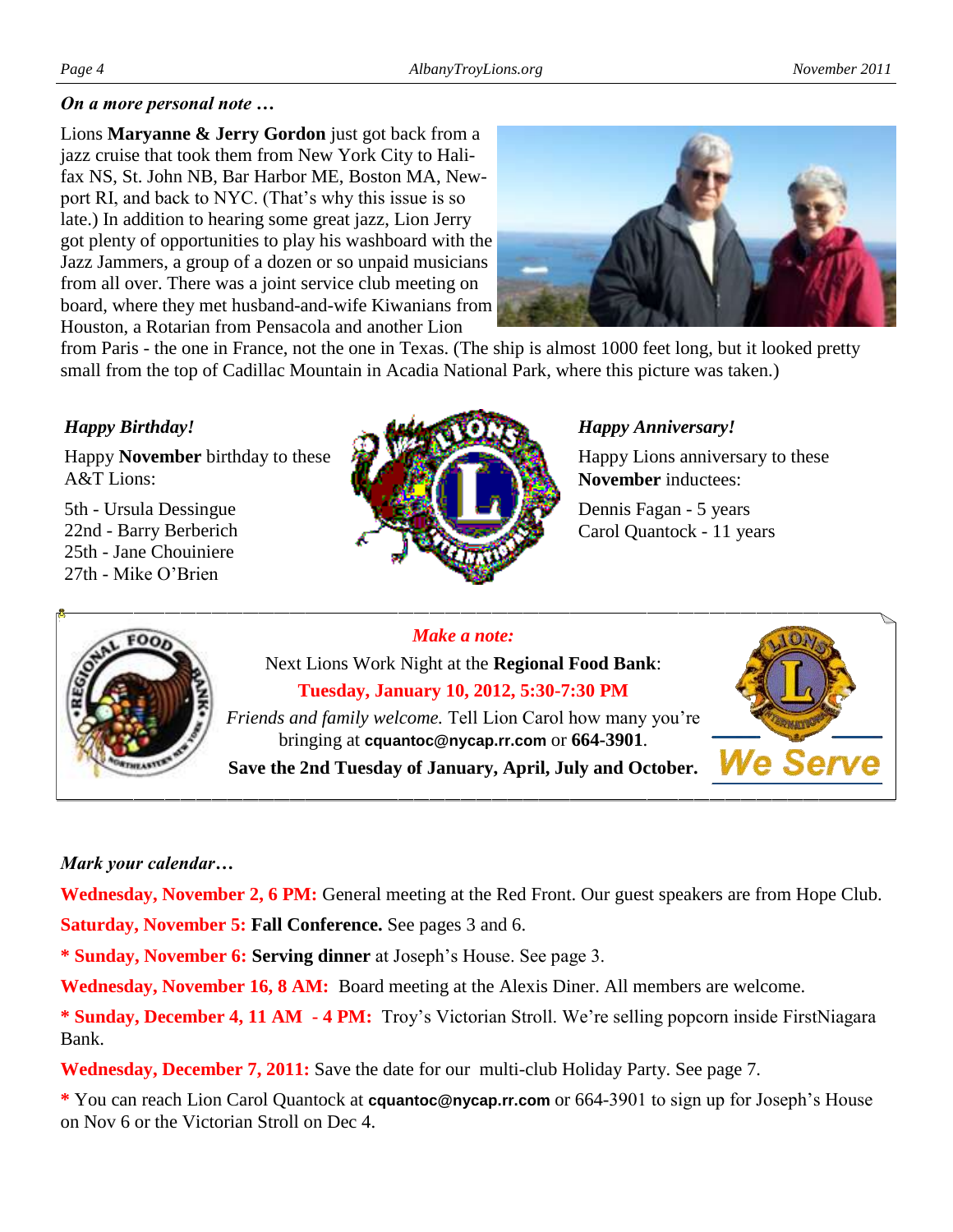

**PO Box 192** Troy, NY 12181 (518) 266-7788 info@AlbanyTrovLions.org



## **HOLIDAY GREENS SALE: ~ 24"– 26" Double Sided Balsam Wreaths w/ Red Bow - \$16.00 ~ 34" Balsam Cross on Wood Frame - \$19.00 ~ Large Round Kissing Balls - \$26.00 60" X 36" Cemetery Blankets - \$24.00**

*AVAILABLE: FRIDAY, NOVEMBER 25th THROUGH MONDAY, NOVEMBER 28th, 2011*

**TO BE PICKED UP AT THE HOME OF:** *(OR A LOCATION PRE-ARRANGED.)*

> **LIONS TOM & DIANE BURKE HART 8 GREENWOOD ROAD WYNANTSKILL, NY 12198**

> > **518-283-6099** *OR* **518-605-8600**

*ALL ORDERS AND CHECKS MUST BE RECEIVED NO LATER THAN MONDAY, OCTOBER 31, 2011 Checks to be made payable to: ALBANY & TROY LIONS CLUB*

> **ORDERS TAKEN BY: LION DIANE BURKE HART – 518-283-6099** *OR* **518-605-8600**



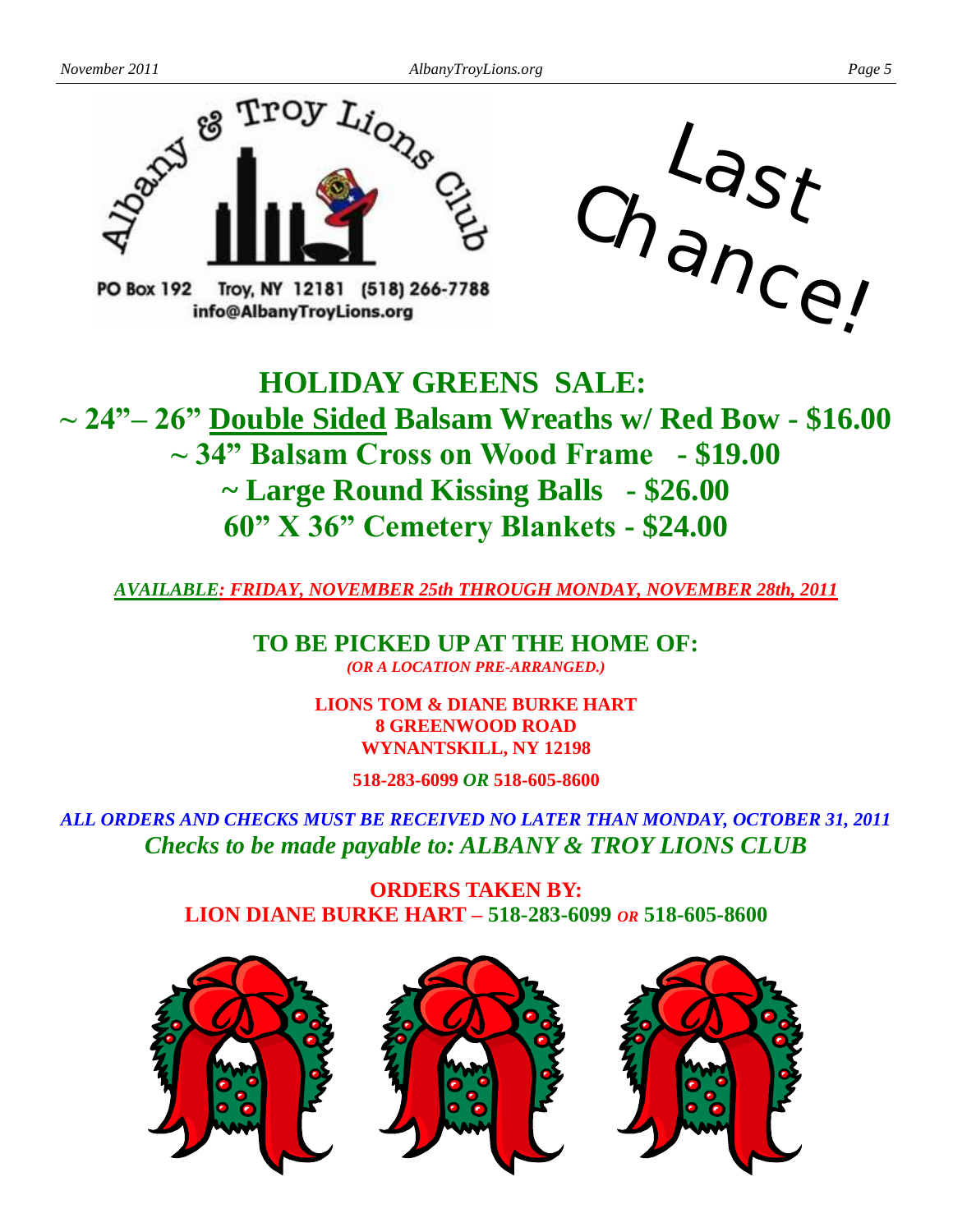### DISTRICT 20Y2 LIONS CLUBS FALL CONFERENCE

October 4, 2011

Dear Fellow Lions.

You are cordially invited to attend our annual Fall Conference, on Saturday, November 5th at the Desmond Hotel, 660 Shaker Road, Albany, New York.

We are requesting all clubs, and local Lions organizations set up a display with information and club projects, to share with other members and our visiting International Director. Tables will be provided. Prizes will be awarded for the best presentation! Please come and have a day of fun and entertainment with the District 20-Y2 Lions!



Registration begins at 1:45 P.M. Club Display 2:00 - 3:00 P.M. Cabinet Meeting 3:00 - 4:45 P.M. Hors d'oeuvres and Cocktails 5:00 - 6:00 P.M. (Cash Bar) Banquet Served 6:00 P.M. followed by program



Breast of Chicken Normande

A roasted boneless breast of chicken with an herb apple stuffing and sauce supreme, served with roasted rosemary new potatoes

 $\alpha$ r Herb Basted Salmon

Fresh Atlantic salmon fillet drizzled with a green peppercorn chardonnay sauce, accompanied by dill risotto.

Pear William Cake Vanilla chiffon cake layered with pear Bavarian mousse and sliced pears, topped with a caramel glaze and toasted almonds.

All selections include a fresh vegetable, relish tray and freshly brewed coffee and teas

Please forward your reservation at \$45.00 per person (checks payable to "District 20Y2") to Cabinet Treasurer:

**PDG Dave Harris** 1032 19th Street Watervliet, NY 12189-1732

| Name | <b>Shorce</b> | Amount |
|------|---------------|--------|
|      |               |        |

Choice

Name

Amount

Total

PLEASE, WE ASK YOU NOT TO WAIT UNTIL THE LAST WEEK TO COMPLETE YOUR RESERVATION. RESERVATIONS MUST BE IN NO LATER THAN OCTOBER 31<sup>ST</sup>